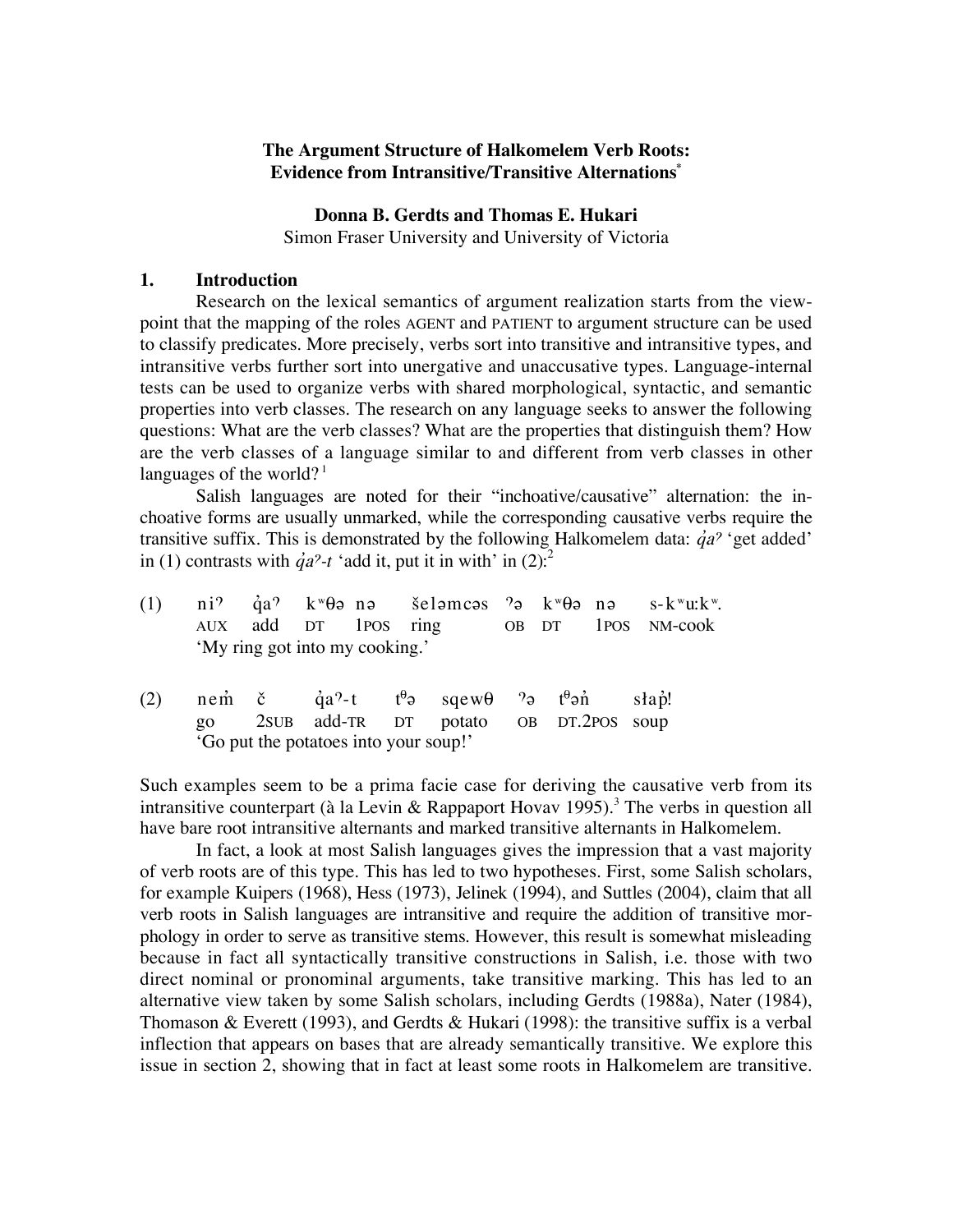Second, some Salish scholars take the hypothesis of intransitivity a step further, claiming that all roots are unaccusative in the argument structure (Davis 1997, 2000; Davis and Demirdache 2000). In our research, however, we have maintained an unergative/unaccusative distinction (Gerdts 1991, Gerdts and Hukari 1998, 2001). We explore this issue in section 3, showing that our tests reveal that at least some intransitive verb roots are unergative in Halkomelem.

# **2. Transitivity revisited**

One way to explore the status of roots is to make a more complete survey of the Ø/-*t* pairs in the language, classifying them according to the semantic properties of the root. This is undertaken by Gerdts and Hukari (2006b); some of their results are summarized here.

Section 2.1 shows that around one hundred verb roots that appear with the transitive suffix do not occur as a Ø-form intransitive. Section 2.2 shows that many bare roots used unaccusatively seemed to be coerced into this frame while the transitive alternants are more basic. We, thus conclude that the Halkomelem data do not support the viewpoint that all roots are intransitive. Rather, Salish verb roots should be classified, like those in other languages, into intransitive and transitive roots.

# **2.1 Some bare roots do not appear as words**

Some verbs that occur with the suffix -*t* lack a corresponding bare root alternant that can appear as a free-standing word (93 of our sample of 489 roots (19%)). Some examples are:<sup>4</sup>

ACTIVITIES INVOLVING MANIPULATING, MOVING, ACQUIRING, INGESTING, ETC.

 $\sqrt{\hbar}a^{\gamma}x^{\omega}$  'steam bathe',  $\sqrt{\hbar}e$  'ritual brushing',  $\sqrt{\hbar}e^{\omega}y$  'bathe in cold water',  $\sqrt{\hbar}e^{\omega}$ 'scrub, rub together',  $\sqrt{y}i\dot{q}$ <sup>w</sup> 'scrub',  $\sqrt{y}i\dot{c}$  'sand',  $\sqrt{\dot{x}}i\dot{p}$  'scratch',  $\sqrt{\dot{x}}\dot{q}$  'beat',  $\sqrt{\dot{x}}\gamma q$ 'move',  $\sqrt{q}i\tilde{x}$  'slide',  $\sqrt{y}iq$  'fell, tip over',  $\sqrt{q}\tilde{\lambda}q$  'drop off',  $\sqrt{h}i k^w$  'rock',  $\sqrt{c}q\tilde{m}$  'pack on one's back',  $\sqrt{i}i'$  'carry by the handle',  $\sqrt{8}e^{\gamma}$  'put on lap',  $\sqrt{4}a\dot{q}^w$  'tap, pat',  $\sqrt{k}^w e^{\gamma}$  'drop it, let go, leave it alone',  $\sqrt{\tan}$  'leave behind',  $\sqrt{\sin}$  'grab',  $\sqrt{\lambda}$ k<sup>w</sup>a 'grab and pull',  $\sqrt{m}$ ək<sup>"</sup> 'pick up off the ground',  $\sqrt{w}$ en 'throw',  $\sqrt{im}$  'step on',  $\sqrt{d}$  is the vertex of  $\sqrt{ma}$ <sup>?</sup> 'start a fire',  $\sqrt{$ iləq 'buy it',  $\sqrt{$ k<sup>w</sup>a 'peck',  $\sqrt{$ kwełq 'pop, slam, snap',  $\sqrt{$ ləq<sup>w</sup> 'drink in one swallow',  $\sqrt{\hat{t}^\theta \hat{k}^\theta}$  'eat, riddle (as pests do)'

# VERBS OF COGNITIVE AND SOCIAL INTERACTION

 $\sqrt{\frac{k}{\epsilon}}$  'whisper',  $\sqrt{k}$ <sup>w</sup>eł $\dot{q}$  'pop, slam, snap',  $\sqrt{\frac{k}{\epsilon}}$  'look at',  $\sqrt{\frac{k}{\epsilon}}$  'laugh at',  $\sqrt{\frac{k}{\epsilon}}$ 'insult, jeer',  $\sqrt{\dot{x}}$ to 'jinx',  $\sqrt{\dot{x}}$ x<sup>w</sup>o 'beat (in a game, race)',  $\sqrt{na}$ <sup>2</sup> 'find s.o. dear, miss',  $\sqrt{n}$ an 'take someone's side, defend',  $\sqrt{p}x^{\nu}a$  'keep quiet, calm down',  $\sqrt{n}eh$  'name someone',  $\sqrt{t}$ ih 'ask him/her, beg',  $\sqrt{2a}$ : 'call for, invite',  $\sqrt{y}$ a: 'order',  $\sqrt{x}$ cse 'tell (to do)',  $\sqrt{k}$ <sup>w</sup>aye 'forbid',  $\sqrt{2}$ ex<sup>w</sup>e<sup> $\gamma$ </sup> 'give, share with'

These verbs typically appear as transitives cross-linguistically, e.g. activity verbs involving a direct effect on the patient, often with an instrument; verbs involving the agent moving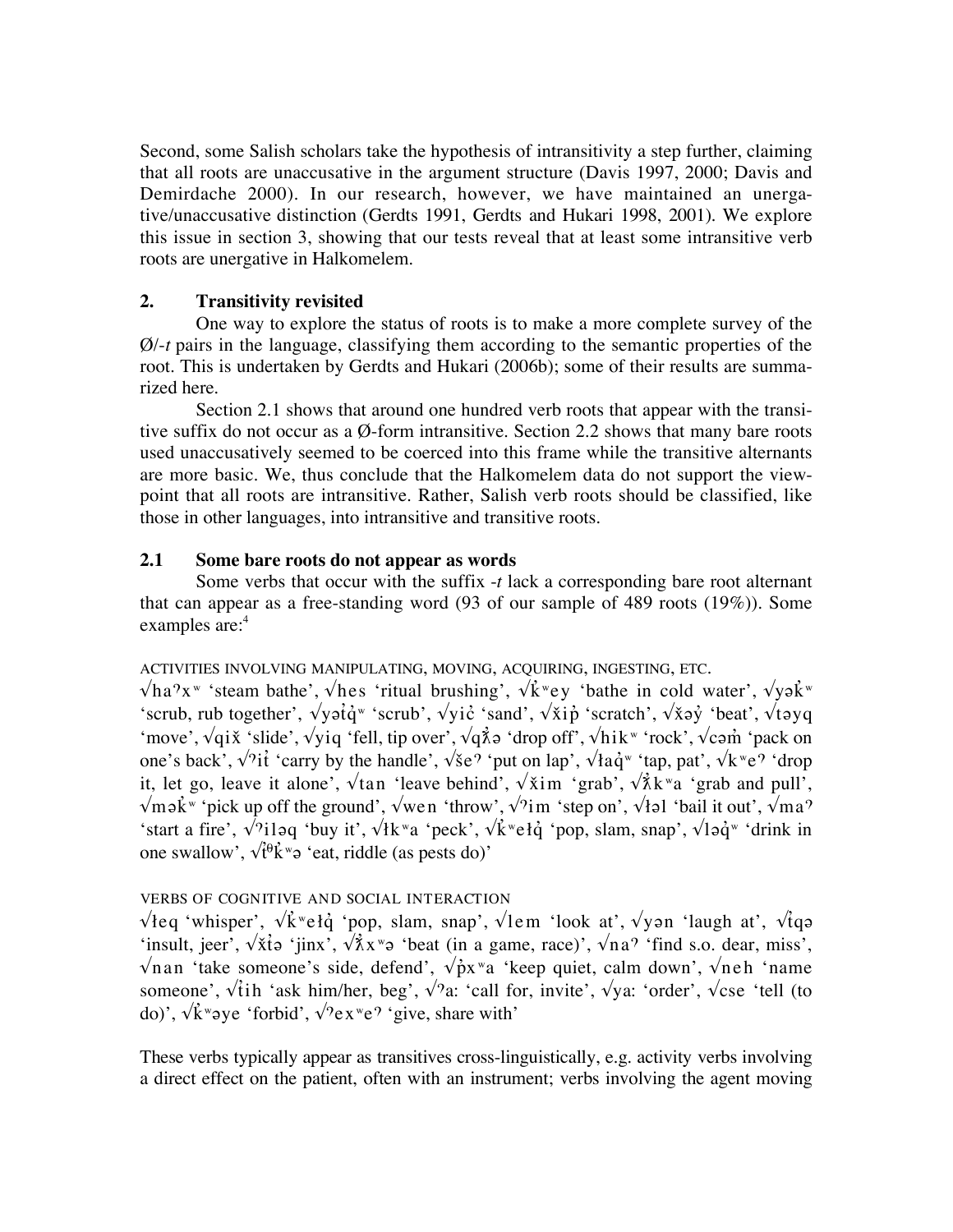the patient; ditransitive verbs of giving, letting, and telling; etc. The simplest analysis to posit for these verbs is that the roots are transitive.

## **2.2 Bare root is syntactically unaccusative but semantically transitive**

A second challenge for the claim that all roots are intransitive come from a class of verbs that might at first seem like classic unaccusatives, since they appear in intransitive clauses where the sole argument is the patient. The following are typical examples:

(3)  $\dot{v}_i$  ce<sup> $\dot{v}_i$ </sup> tə $\dot{v}_i$  k<sup>w</sup>s ta $\dot{x}^w$ -s k<sup>w</sup> $\theta$ ə sənix $w$ ət AUX FUT OB here DT.NM beach-3POS DT canoes  $?$  $\dot{w}$  k<sup>w</sup>eyələs. LNK tomorrow 'You will beach the canoes over here tomorrow.' [Lit: 'The canoes will be beached here tomorrow.'] (4) nem ce<sup> $\gamma$ </sup> poloc  $\theta$ on sweto k®ons coy $x^w$ -t. go FUT turn.inside.out DT.2POS sweater DT.2POS dry-TR 'You will turn your sweater inside out to dry.' [Lit: 'Your sweater will be turned inside out when you dry it.']

(5)  $\partial q\dot{y}$  kws qiq-s  $t^{\theta}q$  qeq  $\partial q\dot{y}$  kwe  $\partial q\dot{y}$   $\dot{\chi}a\partial$ . good DT-NM bind-3POS DT baby not EMPH and stop.cry 'You'd better bind the baby that hasn't stopped crying.' [Lit: 'It's good for the baby that hasn't stopped crying to be bound.']

However, this construction is highly marked semantically. While the transitive alternants of these verbs are easily used in a variety of contexts, the intransitive verbs are used only in a construction that we call the pseudo-intransitive imperative. It functions as a polite or indirect imperative, with an implied second person agent. The sentence is usually framed in the future (3)–(4) or with the higher predicate  $\partial \dot{\gamma}$  'good' (5). Furthermore, the construction allows the motion auxiliary *nem* 'go', which is otherwise limited to clauses in which there is an agent that can move (Gerdts 1988b); in (4) it is the implied agent that is moving.

A fair number of verb roots (37 out of 489, or 8%) appear in the pseudo-transitive imperative construction:

# PSEUDO-TRANSITIVE IMPERATIVES

'iye'q 'change', ite 'flip', p<sup>o</sup>° 'skim cream off milk, flatten', qoye<sup>9</sup> 'take out', 'alox 'collect',  $\vec{\lambda}$  ap $\vec{x}$  'scatter it, spread it, broadcast',  $\dot{q}$ ay 'bring -together',  $\dot{q}$ <sup>w</sup>ay 'scrape, singe a canoe', sat 'suck', səyt 'tickle him/her', ša $\vec{k}$ <sup>w</sup> 'bathe', šem 'dry, smoke', talə $\check{x}$ <sup>w</sup> 'send away, chase away', we<sup> $i\theta$ </sup> 'knit; pry with a tool',  $\check{x}$ ca 'figure out',  $\check{c}x^{\check{w}}a$  'more, add more to it',  $\theta$ əy $\check{x}$  'stoke, rake', təlqi? 'soak',  $\hat{t}^0$ te $\check{k}$ <sup>w</sup> 'pinch', yə $\check{\chi}$ q 'paint', məl $x^w$  'rub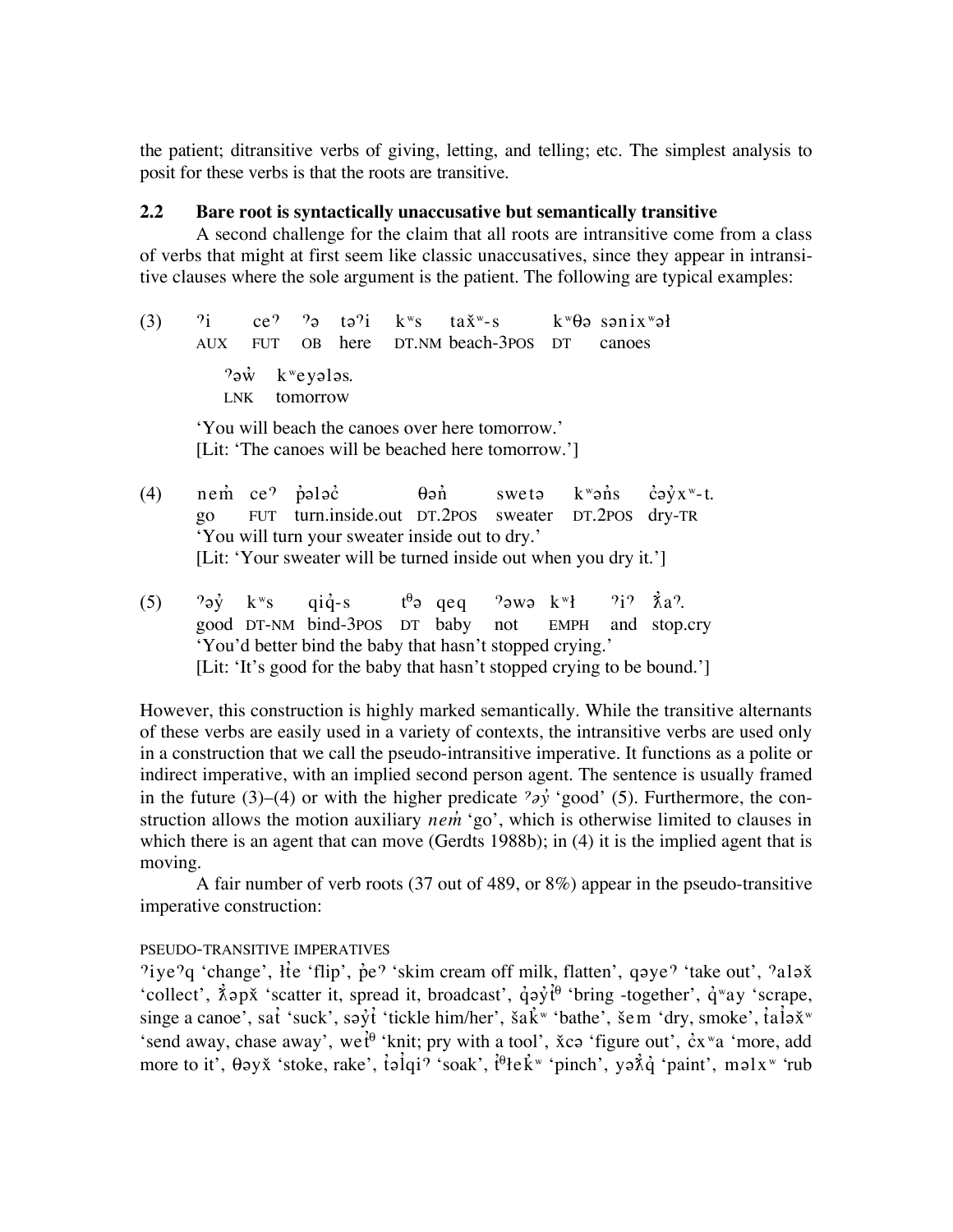oil on it, grease it', k<sup>w</sup>ca 'shout at, use a sharp tone with', k<sup>w</sup> $\theta$ a 'lie down (a quadruped), crouch',  $\vec{k}$  "se 'number', l $\vec{x}$ " 'cover', p $\vec{p}$ l $\vec{p}$  'turn inside out, turn over', ta $\vec{x}$ " 'beach',  $\hat{t}a^{\gamma}$  'pull apart',  $\theta$ əyq 'uneven, staggered',  $\check{x}\theta e$  'jerk', ya $\check{\gamma}$  'rub', ye<sup> $\gamma$ </sup> (ya<sup> $\gamma$ </sup>) 'paddle backward', q̂əlp 'curl, bend',  $\theta$ ima<sup>?</sup> 'freeze',  $\dot{\hat{\Lambda}}\dot{q}$ <sup>w</sup>ə 'wrap up, tidy up', t<sup> $\theta$ </sup>ał 'dampen',  $x^w$ k "a 'pull, pull the slack up'

Gerdts and Hukari (2006b) conclude that the best analysis for these roots is that they should be classified as transitive, since the transitive alternants seem semantically more basic than the intransitive ones. The unaccusative verbs are derived from transitive roots through zero derivation.

# **2.3 Summary**

In sum, we posit that the 130 verb roots discussed in sections 2.1 and 2.2 are transitive. The recognition of a class of transitive roots opens up a Pandora's box of questions about how to distinguish intransitive from transitive roots and how to relate the two types to each other—questions beyond the scope of this paper.

# **3. Intransitivity revisited**

The question addressed in this section concerns intransitive verb classes: are unergative and unaccusative verb roots lexically distinguished in Halkomelem? We claim that they are. Unergative verbs, such as *yays* 'work', appear as bare roots in an intransitive construction where the sole argument is the agent of the event (6), while unaccusative verbs, such as  $\dot{q}a^{\gamma}$  'get added to', appear as bare roots in an intransitive construction where the sole argument is the patient of the event  $(7)$ :

- (6) ni<sup> $9$ </sup> yays  $t^{\theta}$  swayqe?. AUX work DT man 'The man worked.'
- (7) ni<sup> $\dot{q}$ </sup> qa<sup> $\dot{q}$ </sup> k $\theta$ ə nə seləmcəs  $\dot{q}$  k $\theta$ ə nə s-k $\theta$ u:k $\dot{q}$ . AUX add DT 1POS ring OB DT 1POS NM-cook 'My ring got into my cooking.'

Furthermore unergative and unaccusative verb roots behave differently with respect to how they form transitives, as discussed in section 3.1. They also behave differently with respect to suffixes of agent-oriented modality, as discussed in section 3.2. These differences allow us to derive profiles for canonical unergative versus canonical unaccusative verb roots, as summarized in section 3.3.

# **3.1 Two types of transitives**

As pointed out in Gerdts (1988a, 1991), unergative and unaccusative verbs differ with respect to how they form transitive clauses. Unergative verbs transitivize with the causative suffix -*stax<sup>w</sup>*, for example *yays-stax<sup>w</sup>*: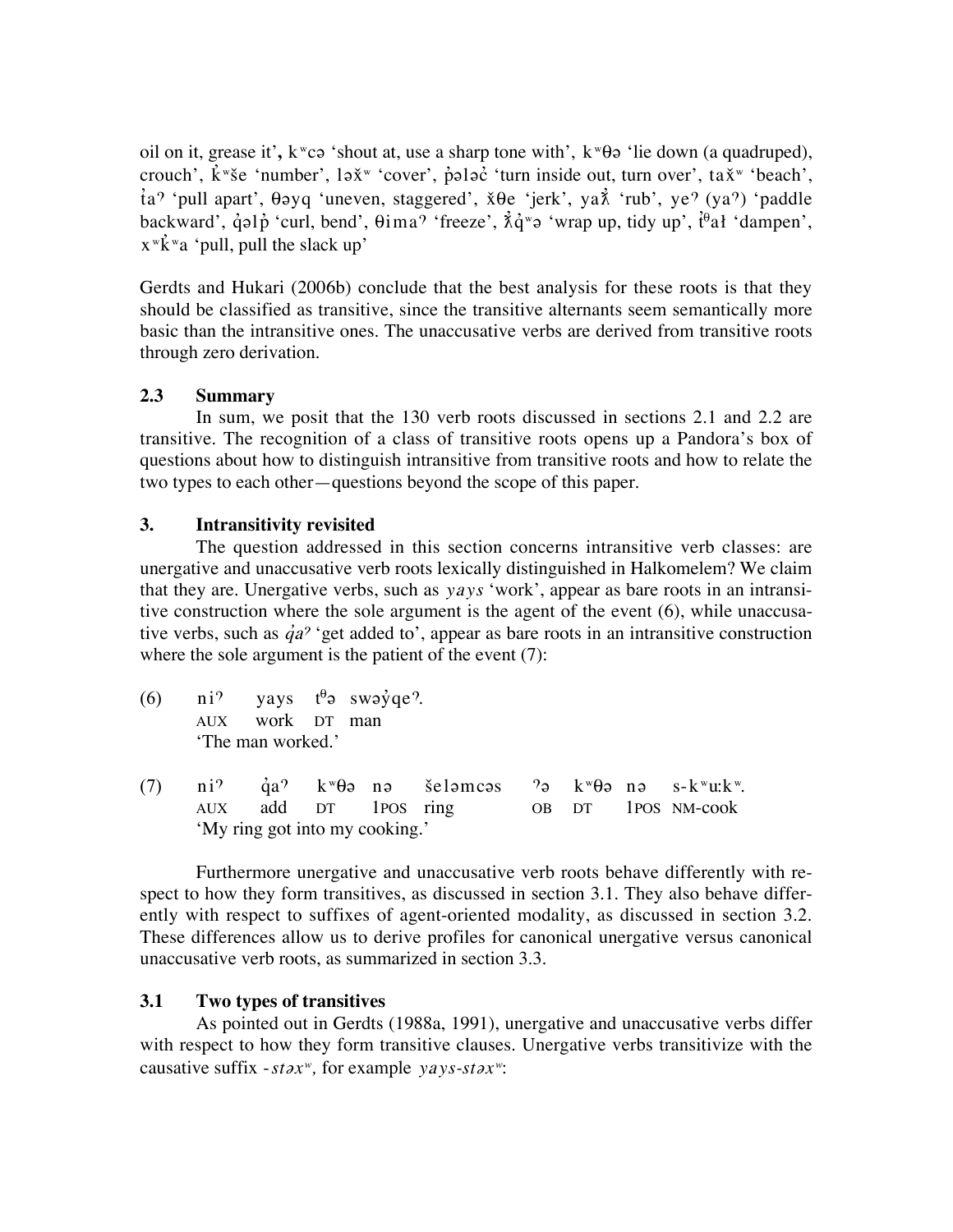(8) ni<sup> $\degree$ </sup> con yays-stox<sup>w</sup>  $t^{\theta}$ o swo $\dot{\degree}$ qe<sup>9</sup>. AUX 1SUB work-CS DT man 'I put the man to work.'

In contrast, this suffix is not usually allowed with unaccusative verbs, for example  $\dot{\phi}q\dot{a}^2$  $stax^w$  ('add' + CAUSATIVE). Other examples of unergative verb roots that form causatives are given in Table"1.

| <b>BASIC VERB</b>            |                  |                                                                | $-stax^w$ CAUSATIVE     |
|------------------------------|------------------|----------------------------------------------------------------|-------------------------|
| $n$ em                       | 'go'             | $n$ e məstəx $w$                                               | 'take it'               |
| mi                           | 'come'           | $m$ istəx $w$                                                  | 'bring it'              |
| cam                          | 'go uphill'      | $c \in \mathbb{R}^m$ stəx $w$                                  | 'take it uphill'        |
| $\text{le } \dot{\text{w}}$  | 'run away, flee' | $\frac{1}{2}$ awstax <sup>w</sup>                              | 'run away with him/her' |
| 2a:1                         | 'get on board'   | $2a$ : <i>s</i> təx <sup>w</sup>                               | 'put it on board'       |
| $i\in\mathbb{R}^w$           | 'go home'        | $i\partial$ <sub>w</sub> stax <sup>w</sup>                     | 'take it home'          |
| $?$ ənəx $\mathbb{R}^w$      | 'stop'           | $\gamma$ an $\alpha$ <sup>w</sup> stax <sup>w</sup> 'stop it', |                         |
|                              |                  |                                                                | 'make him/her stop'     |
| $\mathbf{k}^{\mathrm{w}}$ i? | 'climb'          | $\mathbf{k}^{\mathrm{w}}$ i?stəx $\mathrm{w}$                  | 'lift/raise it',        |
|                              |                  |                                                                | 'make him/her climb'    |

Table 1. Unergative verb roots with the causative suffix

As discussed in Gerdts and Hukari (2006a), causatives formed on activity verbs usually have the meaning of a causer making the agent perform the action indicated by the verb root, while causatives of motion verbs often have an associative meaning: the object expresses the person or thing that is taken or brought along during the performance of the motion.

In contrast, unaccusative verbs form transitives with the transitive suffix -*t*, for example  $\dot{q}a^2-t$ :

|  | (9) nem č $\dot{q}a^2-t$ t <sup><math>\theta_{\theta}</math></sup> sqew $\theta$ $\theta_{\theta}$ t $\theta_{\theta}$ shap. |  |  |  |
|--|------------------------------------------------------------------------------------------------------------------------------|--|--|--|
|  | go 2sub add-TR DT potato OB DT.2POS soup                                                                                     |  |  |  |
|  | 'Go put the potatoes into your soup.'                                                                                        |  |  |  |

In contrast, this suffix generally does not appear on unergative verbs, for example *\*yayst* ('work' + TRANSITIVE) 'work it'. Table 2 gives additional examples of verbs with the transitive suffix.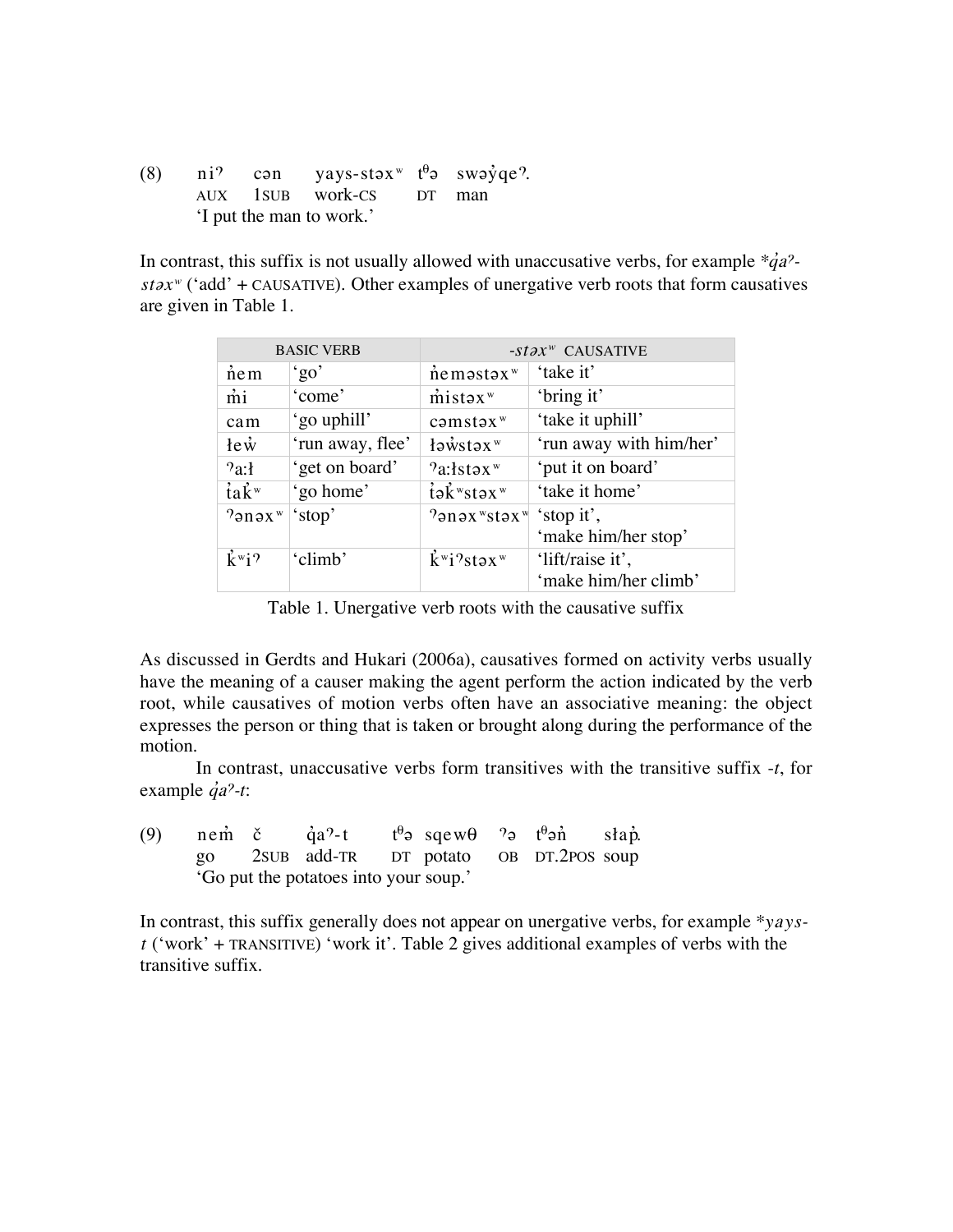| <b>BASIC VERB</b>            |                        |                               | $-t$ TRANSITIVE        |
|------------------------------|------------------------|-------------------------------|------------------------|
| $2a\ddot{k}$ <sup>w</sup>    | 'get hooked'           | $2a\ddot{k}$ $\text{V}$       | 'hook it'              |
| $\text{c}$ <sup>w</sup>      | 'increase'             | $\dot{c}$ x "at               | 'add more to it'       |
| $\mathbf{k}^{\mathrm{w}}$ əł | 'spill'                | $\mathbf{k}^{\mathrm{w}}$ let | 'pour it'              |
| $l \partial k^w$             | 'break in two'         | $lək$ <sup>w</sup> at         | 'break it in two'      |
| $\dot{c}$ əyx $w$            | 'get dry'              | $\dot{c}$ əyx <sup>w</sup> t  | 'dry it'               |
| 1 <sub>9c</sub>              | '(container) get full' | $l$ $\vec{c}$ $\alpha t$      | 'fill it'              |
| $\text{4a}^w$                | 'get wet'              | $lq^{\mathbf{w}}$ ət          | 'wet it'               |
| $\dot{c}$ ə $\dot{q}^w$      | 'get pierced'          | $\dot{c}\dot{q}$ wat          | 'pierce it'            |
| $s$ ə $\dot{q}$              | 'get torn'             | $s\dot{q}$ et                 | 'tear it'              |
| $\lambda$ ax $\mathbb{R}^w$  | 'get covered'          | $\lambda x^{\mathrm{w}}$ at   | 'cover it'             |
| $\mathbf{k}^w$ es            | 'burn', 'get hot'      | $\dot{k}$ <sup>w</sup> esat   | 'burn it', 'singe it', |
|                              |                        |                               | 'scorch it'            |

Table 2. Unaccusative verb roots with the transitive suffix

# **3.2 Two tests for agentivity**

Two suffixes of agent-oriented modality, in the sense of Bybee et al. (1994), give additional evidence for intransitive verb classes. As discussed in Gerdts (1988b, 1991) the desiderative suffix -*alman* behaves differently on unergative and unaccusative verbs. On unergative verbs like *yays* 'work', the suffix straightforwardly indicates the desire of the agent to perform the action:

(10) ni<sup>9</sup> yays-alman  $t^{\theta}$ a swayqe?. AUX work-DES DT man 'The man wanted to work.'

Other examples of the desiderative use of this suffix are given in Table 3:

| <b>BASIC VERB</b>            |           | $-alman$                                |                   |  |
|------------------------------|-----------|-----------------------------------------|-------------------|--|
| $\mathbf{k}^{\mathrm{w}}$ i? | 'climb'   | $\dot{\mathbf{k}}$ <sup>w</sup> i?əlmən | 'want to climb'   |  |
| $\lambda$                    | 'fly'     | łak <sup>w</sup> əlmən                  | 'want to fly'     |  |
| $n$ em                       | 'go'      | nemalman                                | 'want to go'      |  |
| $q^{\mathbf{w}}$ al          | 'speak'   | qwalalman                               | 'want to speak'   |  |
| $i\partial x^w$              | 'go home' | tak <sup>w</sup> əlmən                  | 'want to go home' |  |
| haye?                        | 'depart'  | $h$ aye $2$ al m an                     | 'want to depart'  |  |

|  |  | Table 3. Desiderative use of <i>-alman</i> |
|--|--|--------------------------------------------|
|--|--|--------------------------------------------|

Attaching the desiderative suffix  $\text{-}\lambda l$  *m* $\lambda$  to an unaccusative verb root gets a much different result. Either the form is not acceptable at all, or it has an aspectual meaning,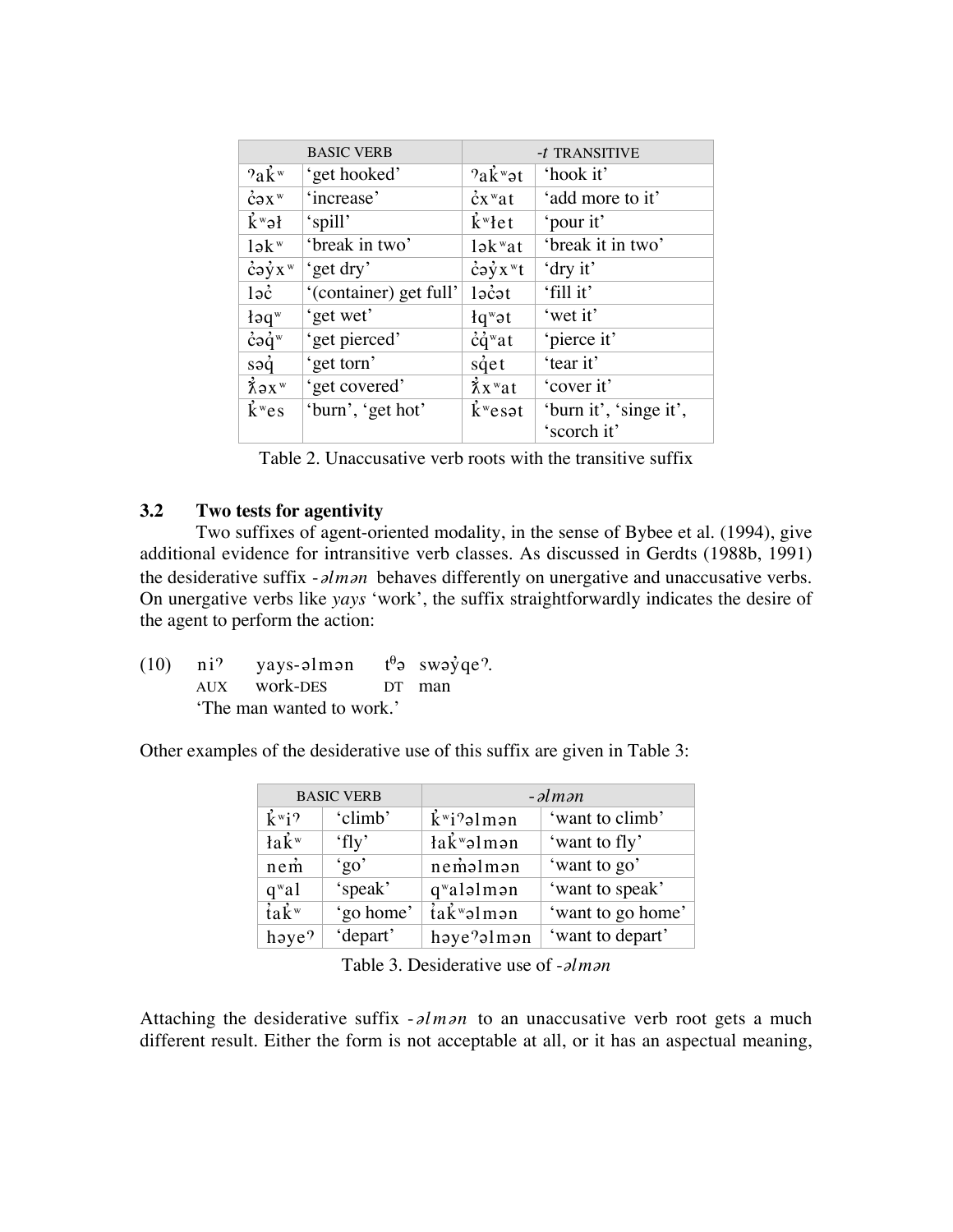indicating that the event is 'almost' happening, 'on the verge of' happening, 'about to' happen, or 'ready to' happen:

| (11) | $ni^{\gamma}$ |                              | $\dot{q}a^2$ -əlmən<br>$\gamma_{\mathcal{D}}$ | $k^w\theta$ ə nə                       | $s \dot{t}^{\theta} \dot{x}$ 'əl wətəm. |
|------|---------------|------------------------------|-----------------------------------------------|----------------------------------------|-----------------------------------------|
|      | <b>AUX</b>    |                              | add-DES<br><b>OB</b>                          | 1 <sub>POS</sub><br>DT                 | washing                                 |
|      |               |                              | 'It almost got mixed in with my washing.'     |                                        |                                         |
|      |               |                              | <b>BASIC VERB</b>                             |                                        | $-\partial l$ <i>m</i> $\partial n$     |
|      |               | log <sup>w</sup>             | 'get wet'                                     | $log$ walman                           | 'almost damp'                           |
|      |               | $\dot{p}$ il                 | 'fill'                                        | pilalman                               | 'starting to fill'                      |
|      |               | yeq                          | 'fall down'                                   | yeqəlmən                               | 'almost falling down'                   |
|      |               | ya <i>x</i> <sup>w</sup>     | 'melt'                                        | yax <sup>w</sup> ?almən                | 'almost melting'                        |
|      |               | $\mathbf{k}^{\mathrm{w}}$ es | 'get hot'                                     | $\dot{k}$ <sup>w</sup> esəlmən         | 'starting to sweat'                     |
|      |               | $2\pi\ddot{k}$               | 'gone, finished'                              | $?$ <sub>3</sub> wk <sup>w</sup> alman | 'almost gone, finished'                 |
|      |               | məs                          | 'get smaller'                                 | məs?əlmən                              | 'starting to shrink'                    |
|      |               | pay                          | 'bend, get bent'                              | payəlmən                               | 'almost bent'                           |

Table 4. Aspectual use of *-* $\partial l$ *m* $\partial n$ 

Gerdts and Hukari (2006c) explore this development further, relating it to the path of grammaticization proposed by Bybee et al. (1994). Lexical forms for 'desire' are frequent sources for futures cross-linguistically (cf. English *will*). They posit the following pathway: desire > willingness > intention > prediction. Table 5 shows the results for  $\text{-} \lambda l$  m $\lambda n$ on 457 roots, some of which are used in more than one way:

|                     | +                                  | $-$ əlmən |
|---------------------|------------------------------------|-----------|
|                     | $\partial l$ <i>m</i> $\partial n$ |           |
| <b>DESIDERATIVE</b> | 176                                |           |
| <b>ASPECTUAL</b>    | 118                                |           |
| <b>TOTAL</b>        | 287                                | 170       |

Table 5. Two uses of *-alman* 

The limited control form *-namat* shows a second case of agent-oriented modality. Gerdts (1998, 2000) claims that the suffix *-namat* originates as a limited-control counterpart of the plain reflexive  $-\theta \partial t$ , as seen in Table 6. The basic meaning of this suffix is thus 'manage to/accidentally do something to oneself'.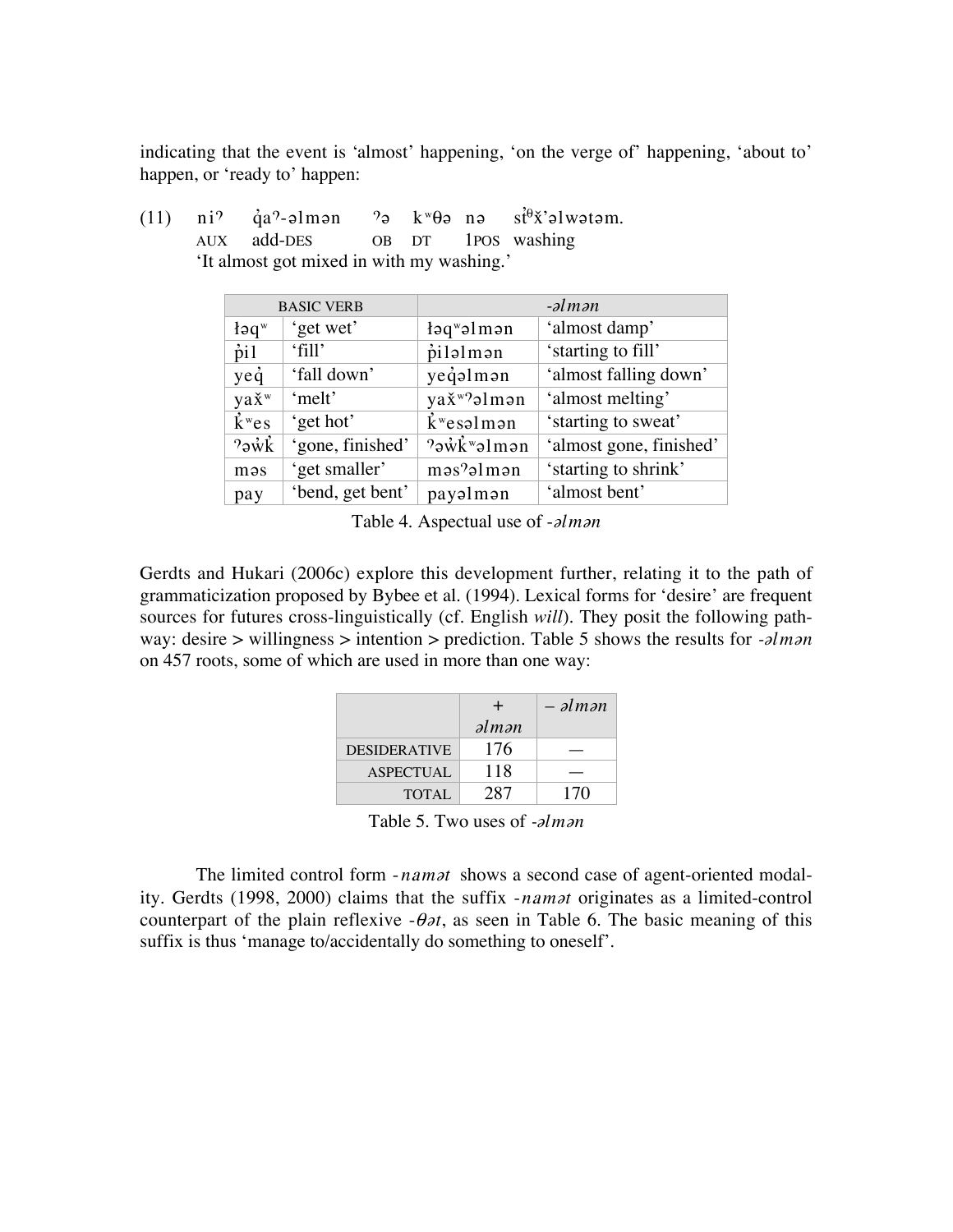| <b>REFLEXIVE</b>                                     |             | <b>LIMITED CONTROL REFLEXIVE</b>             |                          |
|------------------------------------------------------|-------------|----------------------------------------------|--------------------------|
| $\dot{q}$ ay $\theta$ ət                             | 'kill self' | qaynamət                                     | 'accidentally kill self' |
| həliθət                                              | 'save self' | həlinamət                                    | 'manage to save self'    |
| $\dot{q}$ <sup>w</sup> aq <sup>w</sup> ə $\theta$ ət | 'club self' | $\dot{q}$ <sup>w</sup> əq <sup>w</sup> namət | 'accidentally club self' |
| $2a\ddot{k}$ <sup>w</sup> ə $\theta$ ət              | 'hook self' | $2\delta$ <sup>w</sup> namat                 | 'accidentally hook self' |

Table 6. Two types of reflexives

In additiona, the limited control reflexive *-namat* regularly appears on unergative verbs with the meaning of 'manage to do something', as in:

(12) ni<sup>9</sup> yays-namat  $t^{\theta}$ a swayqe?. AUX work-L.C.REFL DT man

'The man managed to work.'

| <b>BASIC VERB</b>              |             | $-namat$                                          |                       |  |
|--------------------------------|-------------|---------------------------------------------------|-----------------------|--|
| $i\in\mathbb{R}^w$             | 'come home' | tak <sup>w</sup> namət                            | 'manage to come home' |  |
| təs                            | 'get there' | təsnamət                                          | 'manage to get there' |  |
| $q^{\mathrm{w}}$ al            | 'speak'     | $q^{w}$ əlnamət                                   | 'manage to speak'     |  |
| $\frac{3}{2}$ ax $\frac{1}{2}$ | 'go down'   | $\frac{1}{2}$ tax <sup>w</sup> name $\frac{1}{2}$ | 'manage to go down'   |  |

Table 7. Non-reflexive use of *-namat* 

Furthermore, on process and stative verbs, *-namat* has an aspectual meaning; it indicates an anterior (perfect) whose endpoint is in the recent past, and thus is translated 'finally', 'just', 'now', etc.

(13) a. ni<sup>?</sup>  $\dot{q}$ <sup>w</sup>əl  $t^{\theta}$ ə si $\dot{t}^{\theta}$ u:m. AUX ripe DT berry 'The berries got ripe.' b. ni<sup>9</sup>  $\dot{q}$ <sup>w</sup>əl-namət t<sup> $\theta$ </sup>ə st<sup> $\theta$ </sup>u:m. AUX ripe-L.C.REF DT berry *'*The berries are finally ripe (despite the inclement weather).'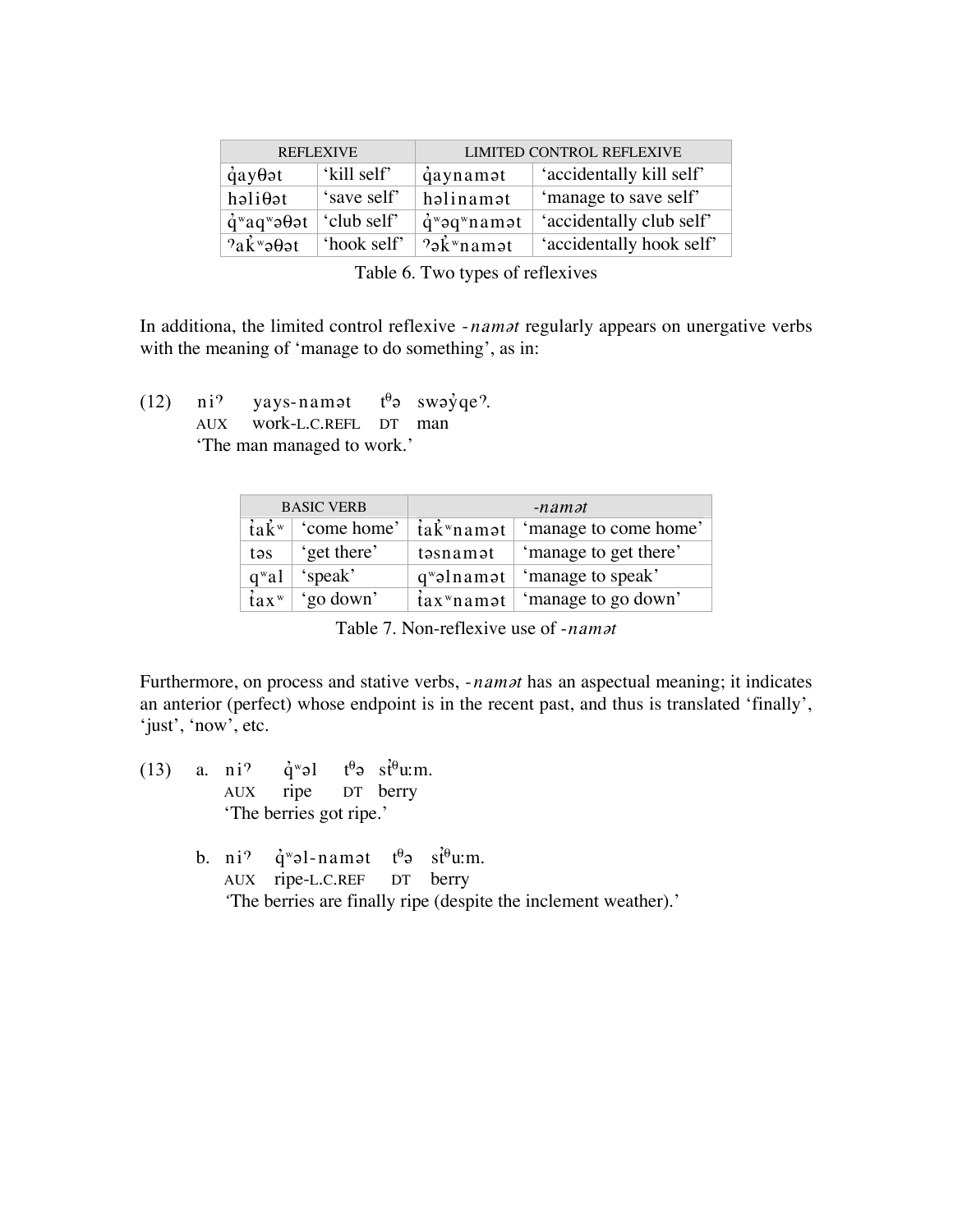|                               | <b>BASIC VERB</b>      |                                          | $\mathcal{O}$ -əlmən     |
|-------------------------------|------------------------|------------------------------------------|--------------------------|
| $\dot{t}^{\theta}$ e x $^{w}$ | '(sun) set'            | $\dot{t}^{\theta}$ əx <sup>w</sup> namət | '(sun) has finally set'  |
| $\chi$ alx                    | '(fire) spark'         | <i>i</i> slxnamat                        | 'finally start sparking' |
| $l$ əm                        | 'erode'                | ləmnamət                                 | 'has finally eroded'     |
| $k^{\nu}$ əy $\check{x}$      | 'stir, (car) to start' | kway xnamat                              | '(car) finally started'  |
| dis                           | 'get knotted up'       | qisnamat                                 | 'all knotted up now'     |
| $t \partial t$                | 'unravel, spread open' | təlnamət                                 | 'finally spread open'    |

Table 8. Aspectual use of -*namat* 

Bybee et al. (1994) cite cases of anteriors developing from resultatives, passives, or dynamic verbs ('finish', 'complete', 'do before'). But, since *-namat* has its historical source in a limited control reflexive, we suggest the following pathway: limited control > managed to do  $>$  managed to finish  $>$  finished. Table 9 gives results for 467 roots tested for *-namat*; some roots allow more than one use.

|                  | +     |       |
|------------------|-------|-------|
|                  | namət | namət |
| <b>REFLEXIVE</b> | 109   |       |
| <b>MANAGE</b>    | 156   |       |
| T <sub>O</sub>   |       |       |
| <b>ASPECTUAL</b> | 74    |       |
| <b>TOTAL</b>     | 339   | 128   |

Table 9. Verb roots and uses of *-namat* 

We see then that the suffixes *-* $\partial \mathbf{m}$  *and -nampt* indicate agent-oriented modality only when they appear on unergative verbs. With unaccusative verbs, if the suffixes are allowed at all, *-* $\partial$ *lm* $\partial$ *n* has an aspectual meaning and *-nam* $\partial$ *t* has either a reflexive or aspectual meaning.

## **3.3 Profiling unergatives versus unaccusatives**

To summarize the previous sections, we can develop a profile for canonical unergative or unaccusative verb roots. The unergative root in the bare form takes an agent as the sole argument and transitivizes by means of the causative suffix. The agency of the argument is further established by the use of the desiderative or limited control suffixes with the agentive meaning. Unaccusatives on the other hand, take the patient as the sole argument, transitivize with the suffix -*t*, and do not take agentive meanings for the desiderative and limited control suffixes.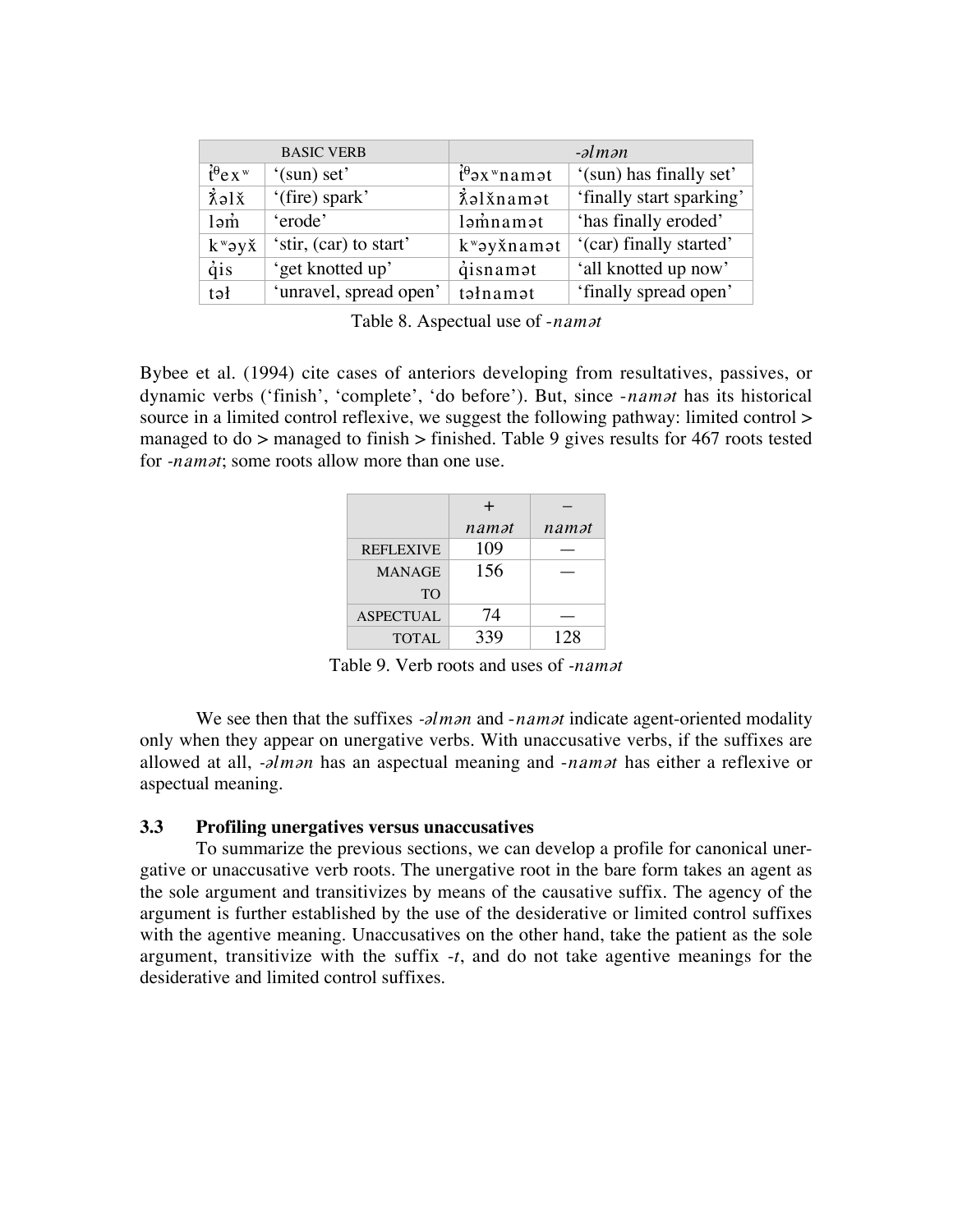| <b>FORM</b>                         | <b>FUNCTION</b> | <b>UNERGATIVE</b> | <b>UNACCUSATIVE</b>    |
|-------------------------------------|-----------------|-------------------|------------------------|
| Ø                                   | intransitive    | agent             | patient                |
| $-stax^w$                           | causative       | ves               | no                     |
| -t                                  | transitive      | no                | yes                    |
| $-\partial l$ <i>m</i> $\partial n$ | desiderative    | 'want to'         | no/aspectual           |
| $-namat$                            | limited control | 'manage to'       | no/reflexive/aspectual |

Table 10. Unaccusative vs. unergative verb profiles

A search of our database for these five features reveals that 28 verb roots test to be canonical unergatives:

## CANONICAL UNERGATIVES

cam 'go uphill', he $\vec{k}$ <sup>w</sup> 'recall to mind', həye<sup> $\gamma$ </sup> 'depart',  $\vec{k}$ <sup>w</sup>i<sup> $\gamma$ </sup> 'climb', ła $\vec{k}$ <sup>w</sup> 'fly', nem 'go',  $\hat{q}$ lan 'be forward', qwal 'speak',  $\hat{t}$ axw 'bring down',  $\hat{t}$ a $\hat{k}$ w 'go home',  $\theta$  at 'say to',  $\chi$ in 'growl',  $\chi$ <sup>w</sup>te? 'go/come to', yays 'work', ?amat 'sit down/rise out of bed', ?anax<sup>w</sup> 'stop', 'a: l'get on vehicle', 'eli 'away, take away', 'ewa' come here', 'itat 'sleep', ta: l' 'go to middle of floor',  $\vec{\lambda}$ i $\vec{w}$  'sneak off, run away', he: $\vec{w}$  'go away for a long time',  $\mathbf{k}^{\mathrm{w}}$ ayə $\mathbf{k}^{\mathrm{w}}$  'fish with line, gaff', łənc 'go along a way', təy 'pull (race) a canoe',  $\mathbf{f}$ ew 'flee', tel 'be like'

Searching for canonical unaccusatives yields a larger, but still unexpectively small result. Only 55 verb roots, which Gerdts and Hukari (2006b) further divide into three types: spontaneously-occurring processes (26 verbs), externally-caused events (17 verbs), and states (12 verbs):

# PROCESS (SPONTANEOUS) VERBS

lək<sup>w</sup> 'break', me<sup>9</sup> 'come off', yə $x^w$  'come undone, set free',  $\dot{q}$ <sup>w</sup>əl 'cook, bake, ripen',  $\mathbf{k}$ <sup>w</sup>es 'get burnt, scald, injure by a burn', mq̂ə 'get full of food', x̌əł 'get hurt', qis 'get knotted', qay 'get sick, die', liqw 'get slack', co i 'get surprised', sq e 'tear', cqwa 'absorb',  $\text{19}$ iq 'soak, flood, (river) rise',  $\text{10}^{\circ}$ wa 'take bark off', lam' 'fold, hem', pq<sup>w</sup>a 'break', səl $\dot{q}$  'twirl, swing',  $\dot{x}$ k<sup>\*</sup>a 'wedge, get stuck',  $\dot{x}$ <sup>\*</sup>ay 'die (plural)', sik<sup>\*</sup> 'peel', ca<sup> $\gamma$ </sup> 'pull off a layer of clothing', tła 'spread, open', tx<sup>w</sup>a 'uncover', can<sup>'</sup> 'lean against something',  $x^{\nu}$ iq 'cheer up'

# EXTERNALLY-CAUSED EVENTS

 $\dot{t}^{\theta}$ as 'get bumped',  $\dot{q}$ <sup>w</sup>aq<sup>w</sup> 'get clubbed', pas 'get hit',  $\dot{t}^{\theta}$  $\dot{\theta}$  and  $\ddot{\theta}$  and  $\ddot{\theta}$  'wrinkle, pleat', qop' 'stick something to something',  $\check{x}$ "i $\check{q}$ " 'loop', qit 'tie in the middle', 'aq" 'soak up, absorb',  $2a\dot{q}$ <sup>w</sup> 'brush',  $\dot{t}^{\theta}e\dot{k}$ <sup>w</sup> 'shine a light on', pah 'blow on, blow out, inflate it', gem 'bend',  $\hat{t}^{\theta}$ is 'nail', le<sup> $\theta$ </sup> 'put away', pš $\theta$  'spit medicine',  $\hat{t}^{\theta}$  $\theta$ l 'lose it all gambling'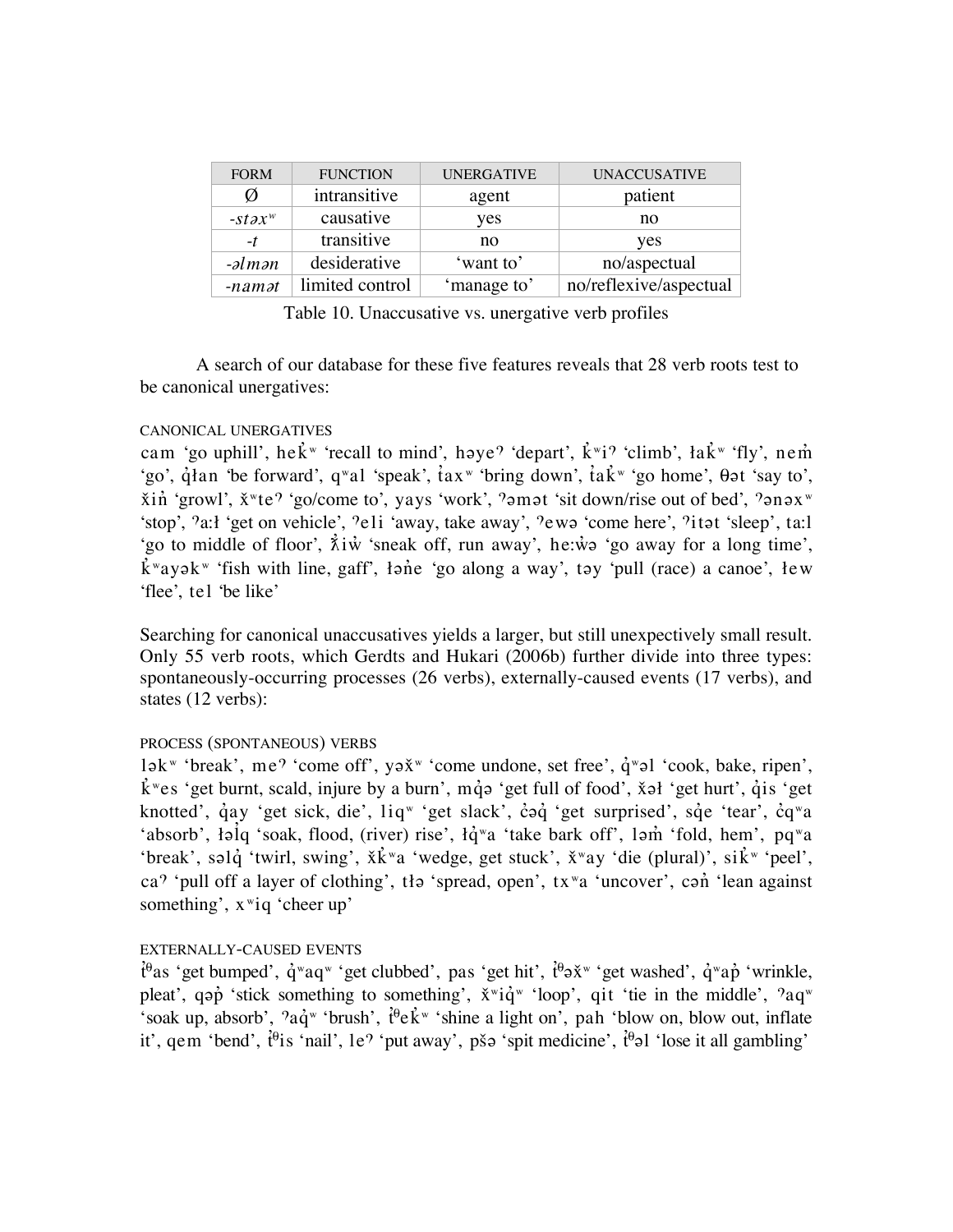**STATES** 

həli 'be alive, living',  $\lambda \rightarrow \infty$ 'be hard', q $\rightarrow \infty$ 'much, lots', tq<sup>w</sup>a 'be taut',  $\alpha \rightarrow \infty$ 'be wet', mas 'decrease in size', λ' close together', λ' pa 'deep', p' il 'fill to brim', lec 'dark',  $\phi$ <sup>i</sup>flatten, flop'

In sum, 83 verb roots (17%) test to be canonically unergative or unaccusative. Although they comprise less than a fifth of the total data, these roots suffice to show that both unergative and unaccusative verb roots exist in Halkomelem.

However, it also raises the issue of why so few verb roots test to be canonically unergative and unaccusative. First, as discussed by Gerdts (2006), half of the verb roots in our sample are "swingers". That is, the bare root appears in either an unergative or an unaccusative frame, as required by the context. For example, the root  $\dot{p}\partial k^w$  'float' behaves unergatively with a sentient subject, denoting an action under the control of the agent NP (see (14), but it behaves unaccusatively with inanimates, denoting an activity that the NP undergoes (see (15)).

(14) nem can nagam-nas  $2\pi\dot{w}$  pak<sup>w</sup> ce? ni<sup>9</sup> go 1SUB dive-APPL LNK surface FUT AUX  $\gamma$ <sup>e</sup>  $\psi$ <sup>9</sup> $\gamma$  ni<sup> $\gamma$ </sup>  $\gamma$  amot s-q<sup>w</sup>os=šen<sup>?</sup>. OB DT AUX sit NM-submerge=foot

> 'I'm going to dive, and then I'll come out in front of the one that's got his leg in the water.'

(15) na<sup>9</sup>at wał pak<sup>w</sup> t<sup> $\theta$ </sup>a q<sup>w</sup>łey<sup>\*</sup>. AUX:DT now surface DT log 'The log has floated up.'

Since the verb root can be either unergative or unaccusative, the suffix *-* $\partial l$ *m* $\partial n$  can appear on the root with either meaning, depending on the context. In  $(16)$  *-alman* has the agentoriented modality meaning and in (17) it has an aspectual meaning.

|  | $(16)$ ni <sup>9</sup> pok <sup>w</sup> -olmon t <sup>0</sup> o tomos.<br>'The sea otter wanted to surface.' |  | AUX surface-DES DT sea.otter                |                                                                                                                                                          |  |  |
|--|--------------------------------------------------------------------------------------------------------------|--|---------------------------------------------|----------------------------------------------------------------------------------------------------------------------------------------------------------|--|--|
|  |                                                                                                              |  | 'The beaver's dam is starting to float up.' | (17) <sup><math>\dot{v}_1</math></sup> co popok - olmon t <sup>o</sup> stoq-s t <sup>o</sup> sqolew.<br>AUX EVID surface(IMPF)-DES DT dam-3POS DT beaver |  |  |

This fact is not unexpected; work on unaccusativity cross-linguistically has shown that verbs in many languages switch easily from one type to another and that some classes have mixed properties (Rosen 1984, Levin and Rappaport Hovav 1995). For example,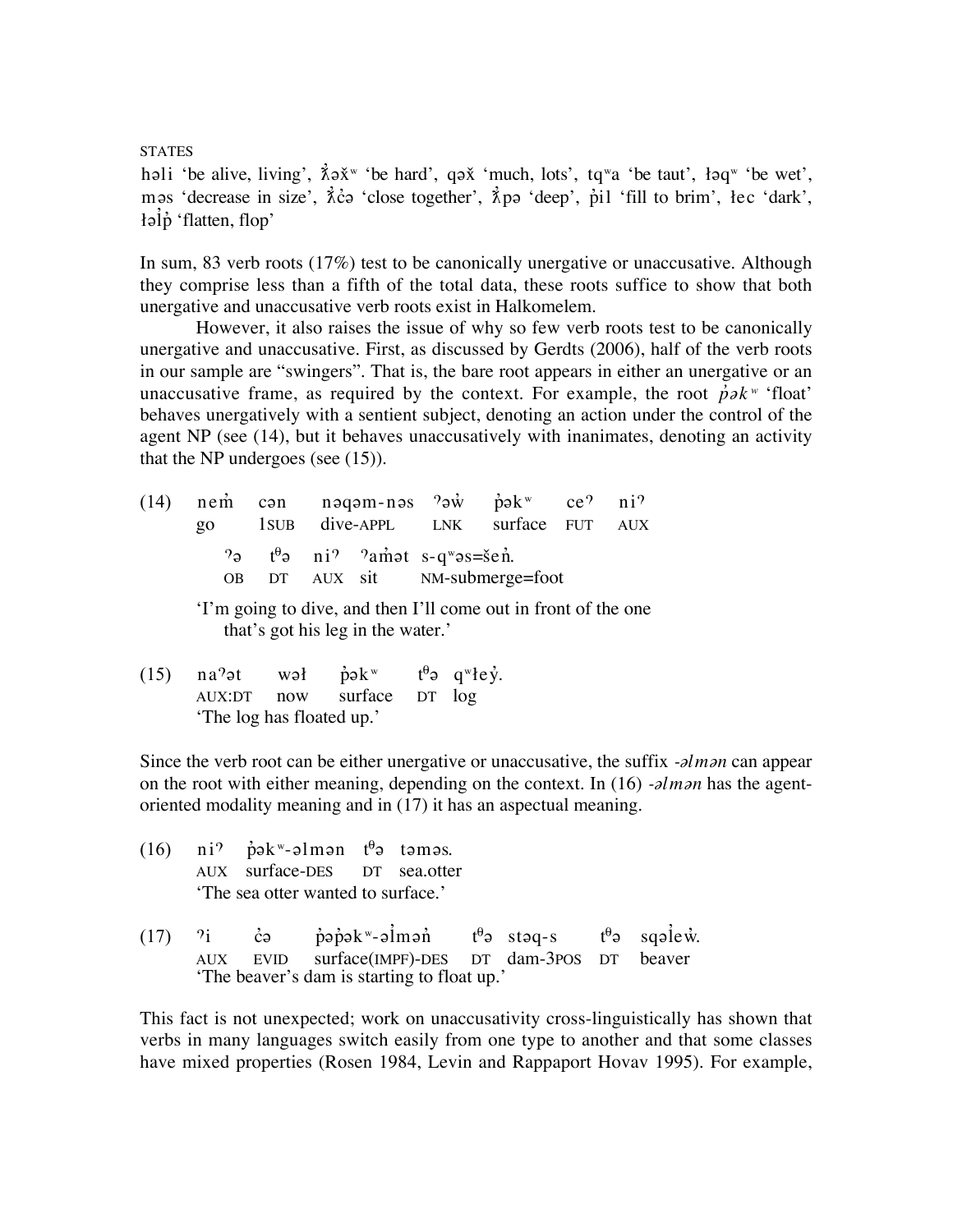Halkomelem motion verbs (Gerdts and Hukari 2001) and middles (Gerdts and Hukari 1998) show mixed properties, manifesting some unergative and some unaccusative features.<sup>5</sup>

Second, as discussed in Gerdts (2006) and Gerdts and Hukari (2006a), some attention needs to be paid to the accuracy of the transitive test. We posited that unergativity is correlated with the causative suffix and unaccusativity with the transitive suffix. But in fact, many verbs take either suffix. So clearly this test should be fine-tuned.

### **4. Conclusion**

We conclude that any analysis that tries to put all the roots into a single class is uninsightful for Halkomelem. At least some of the roots are transitive, as discussed in section 2, and the intransitive verb roots can be separated into unergatives and unaccusatives, as discussed in section 3. We give the totals for the number of verb roots of each type in Table 11:

| <b>TRANSITIVE</b> | <b>UNERGATIVE</b> | <b>UNACCUSATIVE</b> | <b>TOTAL</b> |
|-------------------|-------------------|---------------------|--------------|
| 36                | 0                 |                     |              |

Table 11. Classes of Halkomelem verb roots

In other words, Halkomelem probably exhibits a normal tripartite system: there are three major verb classes—unergative, unaccusative, and transitive—and these map to three different syntactic structures.<sup>6</sup> It is unnecessary to posit a view of argument realization in Salish languages that is radically different from that proposed for English or other languages of the world. Differences between Halkomelem and other languages should not be handled by positing deep conceptual differences, but rather by accommodating differences in the verb class of particular roots, or in their ability to swing between types.

#### **Notes**

\* Halkomelem is a Central Salish language spoken by around one hundred elders in southwestern British Columbia. For the last twenty-five years, we have been studying verb classes in the Island dialect. Thanks to the expertise of three native-speaker linguists, Ruby Peter, the late Theresa Thorne, and the late Arnold Guerin, around 486 verb roots have been identified and tested in combination with two dozen affixes (transitive, causative, reflexive, etc.). Forms were judged for acceptability, and illustrative sentences were composed for each allowed form. From this corpus, supplemented by additional verb data culled from elicitations, texts, dictionaries, and language teaching materials, we have constructed a database coded for argument realization and semantic nuances. Thanks also to Sarah Kell and Kaoru Kiyosawa for research assistance, to Todd Peterson and Charles Ulrich for editing, and to SSHRC, SFU, UVic, Jacobs Fund, Phillips Fund, The Museum of Civilization, Ottawa, and the Canadian Consulate, Washington, D.C., for funding.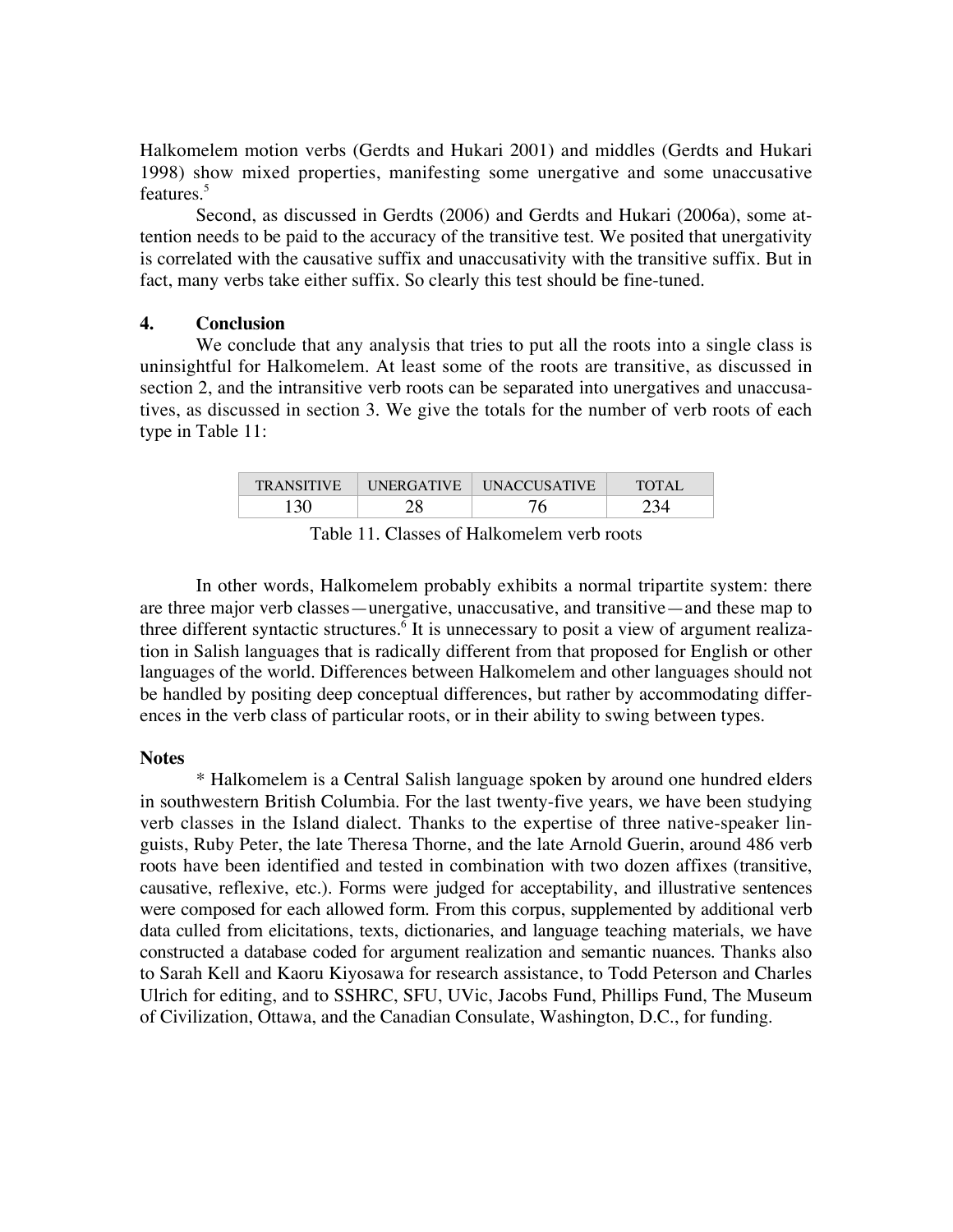1 We use the term 'root' to include both monomorphemic bases and frozen forms that include one inseparable suffix. Much of what we say here also applies to complex forms.

2 The following abbreviations are used in glossing the data: APPL: applicative, AUX: auxiliary, CS: causative, DES: desiderative, DT: determiner, EMPH: emphatic, EVID: evidential, FUT: future, IMPF: imperfective, L.C.REFL: limited control reflexive, LNK: linker, NM: nominalizer, OB: oblique, PL: plural, POS: possessive marker, Q: interrogative, SER: serial, SUB: subject, SSUB: subordinate subject, TR: transitive.

3 Indeed, Salish languages are "transitivizing" languages in the sense of Nichols et al. (2004), who looked at eighteeen intransitive/transitive pairs in eighty languages, including the neighboring Salish language Squamish, and rated them on the basis of whether the intransitive or the transitive alternant was morphologically marked.

4 Eight of these verbs form intransitive forms with the middle suffix: *tayqam* 'move', *qi x̃am* 'slide', *łat x̃am* 'shiver, tremble', *qat<sup>e</sup>q`am* 'squeak, rasp', *q Xam* 'drop off', *yiqam* 'fall, tip over', *łap<sup>'</sup>q<sup>'</sup>"am* 'boil', and *λ*<sup>2</sup>*aw q'am* 'flicker'.

5 Section 2.2 shows that around forty Ø/transitive pairs show an unergative/transitive alternation, where the agent remains constant, rather than an inchoative/causative one, where the patient remains constant.

6 See Levin & Rappaport Hovav 2005 for a survey of how this is accomplished in various theories.

### **References**

- Bybee, Joan, Revere Perkins, and William Pagliuca. 1994. The evolution of grammar: Tense, aspect, and modality in the languages of the world. Chicago: The University of Chicago Press.
- Davis, Henry. 1997. Deep unaccusativity and zero syntax in St'át'imcets. Theoretical issues at the morphology-syntax interface, ed. by Amaya Mendikoetxea and Myriam Uribe-Etxebarria, 55–96. Bilbao: Supplements of the International Journal of Basque Linguistics and Philology.
- Davis, Henry. 2000. Salish evidence on the causative-inchoative alternation. Morphological analysis in comparison, ed. by Wolfgang U. Dressler, Oskar E. Pfeiffer, Markus Pöchtrager, and John R. Rennison, 25–60. [Current Issues in Linguistic Theory 201.] Amsterdam: John Benjamins.
- Davis, Henry, and Hamida Demirdache. 2000. On lexical verb meanings: Evidence from Salish. Events as grammatical objects, ed. by Carol Tenny and James Pustejovsky, 97–142. Stanford: CSLI Publications.
- Gerdts, Donna B. 1988a. Object and absolutive in Halkomelem Salish*.* New York: Garland.
- Gerdts, Donna B. 1988b. Semantic linking and relational structure in desideratives. Linguistics 26.843–872.
- Gerdts, Donna B. 1991. Unaccusative mismatches in Halkomelem Salish. International Journal of American Linguistics 57.230–250.